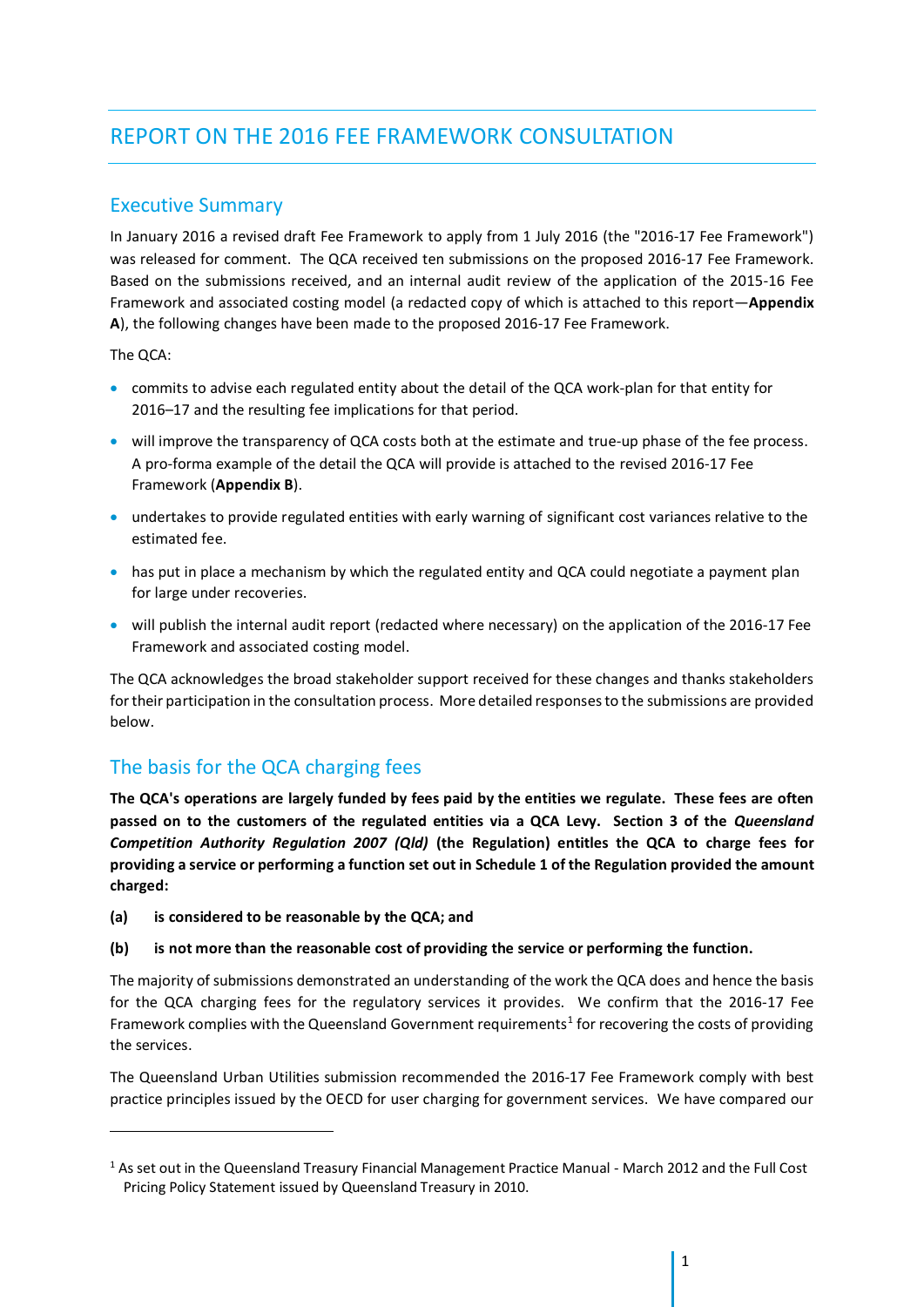practices (both current and proposed) to the OECD principles and consider that the 2016-17 Fee Framework meets those principles in that the QCA:

- has a clear legal authority to charge fees;
- is consulting with entities on the fee framework;
- determines and charges the full costs of the service it provides unless there is a clear rationale to charge less;
- has an effective and efficient collection system;
- is using the information gathered through the fee process to monitor and improve its performance over time;
- uses appropriate pricing strategies in line with the OECD guidelines; and
- recognises equity considerations i.e. consideration is given to reduced charges for users where full cost recovery would represent an excessive financial burden on individual users.

The OECD best practice guidance also recommends consideration of competitive neutrality. The QCA does not supply a commercial service and is not in competition with a private sector provider. Competitive neutrality is therefore not relevant.

### Consideration of the reasonableness of the fee charged

Most stakeholders accepted the QCA's calculation of, and process for setting, regulatory fees. Some stakeholders made comment on the following issues:

- (1) Engagement process
- (2) Test of reasonableness
- (3) Independent review of fees
- (4) The 1% review trigger

Each of these issues is discussed below.

#### Engagement process

A number of regulated entities encouraged the QCA to engage with them when considering the work to be undertaken for the coming financial year and the associated fees for that work.

The QCA notes that its work is, in large part, a function of its statutory obligations. Nevertheless, it accepts that as part of its fee setting process it should provide each regulated entity with information about the work-plan for that entity over the coming 12 months. It also agrees that a more granular explanation of the estimated fee for doing this work should be provided to regulated entities. The QCA will provide regulated entities with financial reports that include a breakdown of costs by analytical staff, consultancy costs and overheads, by regulatory service.

#### Test of reasonableness

Queensland Rail expressed a view that the appropriate test for reasonableness was not the budgeted or actual cost of providing the service. Aurizon Network suggested that the QCA should consider benchmarking the costs of regulation against those of other Australian based regulators providing similar services.

The QCA notes that it issubject to the requirements of the Financial Administration Act and therefore must ensure that the operations of the QCA are carried out efficiently, effectively and economically. In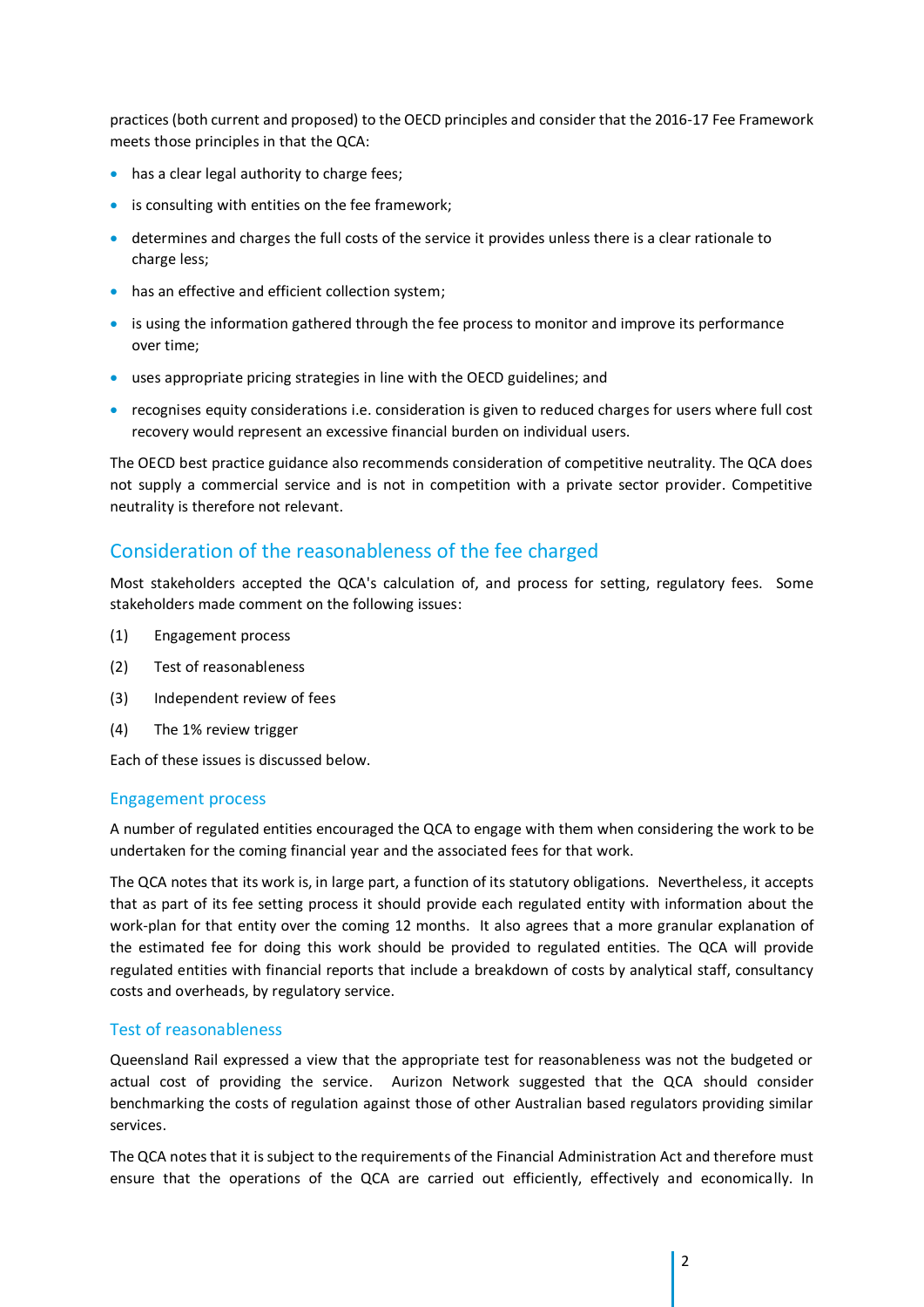establishing its budget, the QCA considers its work program for the coming year and estimates the required resources to meet its statutory commitments based on its experience in providing the regulatory services concerned. That said, the complexity and size of each project is dependent on a number of factors many of which are outside of the QCA's control or ability to predict. For example, the Brookfield bid for Asciano at the time of the DBCT 2015 DAU review could not have been anticipated nor could the additional work that was required to address the potential ring fencing issues. It is for this reason that the budget can only be an estimate of the costs of providing the regulatory service and that a true-up mechanism is needed at year end to deal with the difference between the actual costs and estimated costs.

Determining what is reasonable is a question of judgement. In this regard, the QCA notes that it reviews the estimated fees to be charged for regulatory services as part of the annual budgeting process. These estimates are based on an assessment of the number of analytical staff required to deliver the project and, an estimate of consultancy costs for the project. A separate allocation for overheads is made in accordance with the fee framework. Taking each of these categories of cost in turn, the QCA makes the following observations.

#### Staff costs

Excluding consultancy costs, which are project specific and hence variable, staff costs represent approximately 75% of the QCA's fixed costs. The QCA has conducted a benchmarking analysis of its staff costs against data published by other regulatory organisations in Australia. The analysis, which compares total employee costs divided by full time equivalent (FTE) staff numbers, suggests QCA staff costs are in line with those of its peers (see **Figure 1**).





*Source: 2014-15 Annual reports*

#### Consultancy costs

Consultancy costs are project specific and hence they are difficult, if not impossible, to benchmark because very few projects are directly comparable to one another. The QCA observes that consultancy costs are a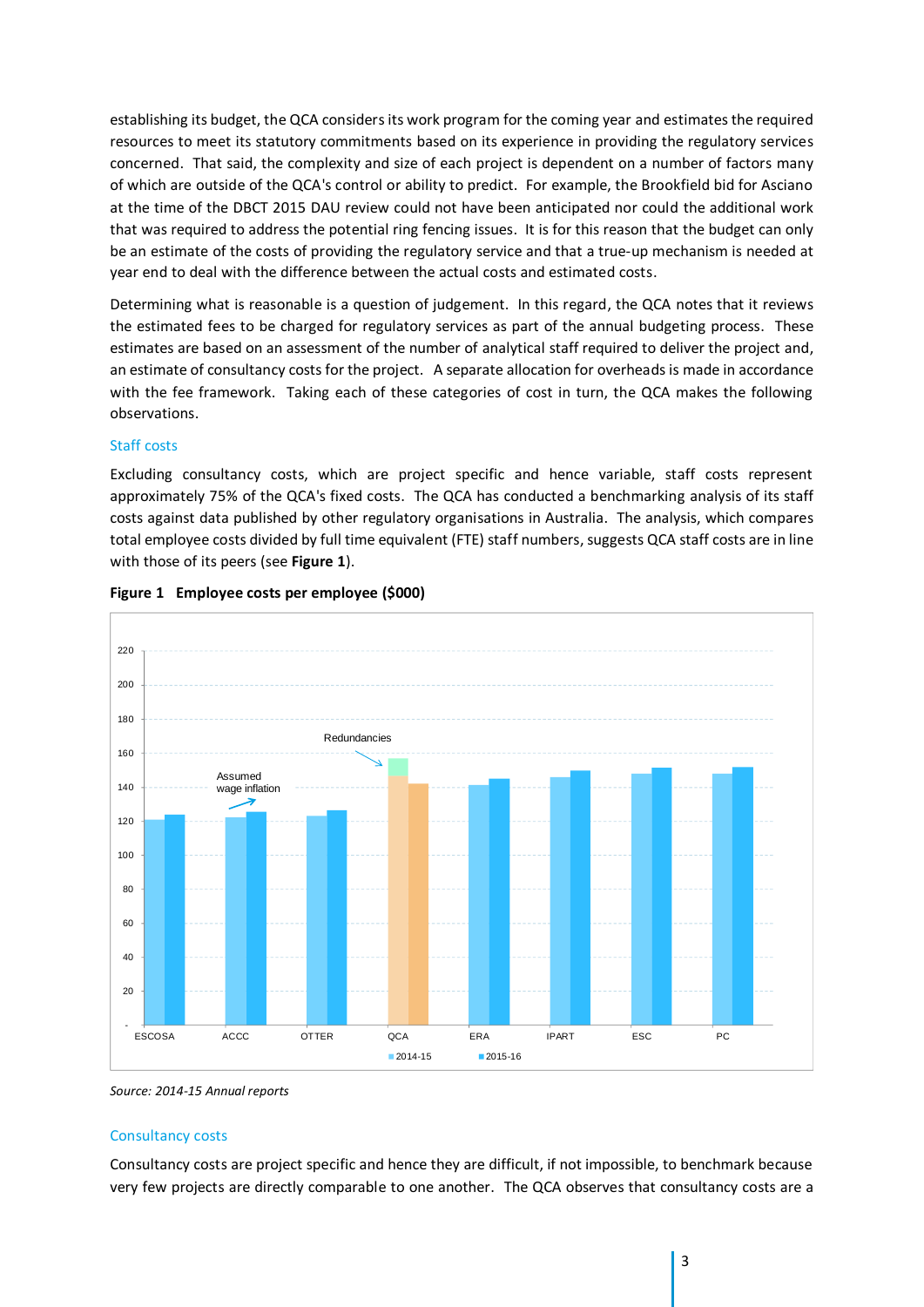function of the complexity of the project concerned and the QCA's obligations in respect of that project as prescribed by the QCA Act. To deal with that complexity and those obligations the QCA appoints consultants in line with its procurement policy which complies with the Queensland Government purchasing requirements for government agencies.

#### Other costs

Other costs are largely overheads. As part of the budgeting processthe QCA reviews the expected overhead costs for the coming 12 months. Individual cost items are scrutinised and challenged for prudency and efficiency in line with the QCA's commitments as a Government agency and normal corporate governance practices. When setting the QCA fee the QCA excludes those overhead costs it considers are not reasonable to be charged to regulated entities. For example, in 2015-16 the QCA excluded over \$900,000 in rent and other costs expected to be incurred in supporting services now transferred to the Queensland Productivity Commission.

#### Independent review of Fees

Aurizon Network and Queensland Urban Utilities suggested that it was inappropriate for the QCA to set the level of cost recovery without arms' length oversight and, proposed that an external party should review the reasonableness of the fee.

The QCA notes the QCA Regulation clearly assigns the duty of oversight to the QCA Board. The QCA Board considers that the QCA's audit programme and the Board's oversight of the QCA's finances is consistent with corporate governance best practice. In the absence of evidence to the contrary, the QCA considers that it is unnecessary to impose an additional level of oversight on the fee setting process.

#### 1% Review Trigger

Aurizon Network and Queensland Rail considered that using 1% of regulated annual review as the trigger for initiating a review of fees charged by the QCA is an inappropriate test for triggering a review.

The QCA notes that the commitment to review the fee is in addition to the other considerations of reasonableness discussed in this report. Taken together, the QCA is of the view that the 1% review trigger supplements the controls described in this report and hence it should be retained.

### Basis for accounting for regulatory fees

The majority of stakeholders accept that the QCA's calculation of fees and the overhead cost allocation methodology are reasonable. Queensland Rail requested further information about how the services relate to Schedule 1 of the Regulation and suggested that this should be subject to external audit.

The QCA agrees to expand the scope of the internal audit conducted by BDO to include sample-based testing of the costs charged to projects so as to provide a level of assurance that those costs do, in fact, relate to the projects identified in the fee notification documentation.

Queensland Rail suggests that the general overheads of the QCA are not intended, or appropriate, to be on-charged to regulated entities as they are already covered by the general grant from the Queensland Government.

The QCA considers that it meets the requirements of the Queensland Government and OECD best practice guidelines by charging the full cost of its services inclusive of overheads. The QCA's receipt of an annual grant from the Queensland Government has no bearing on the assessment of reasonable costs contemplated by the Regulation.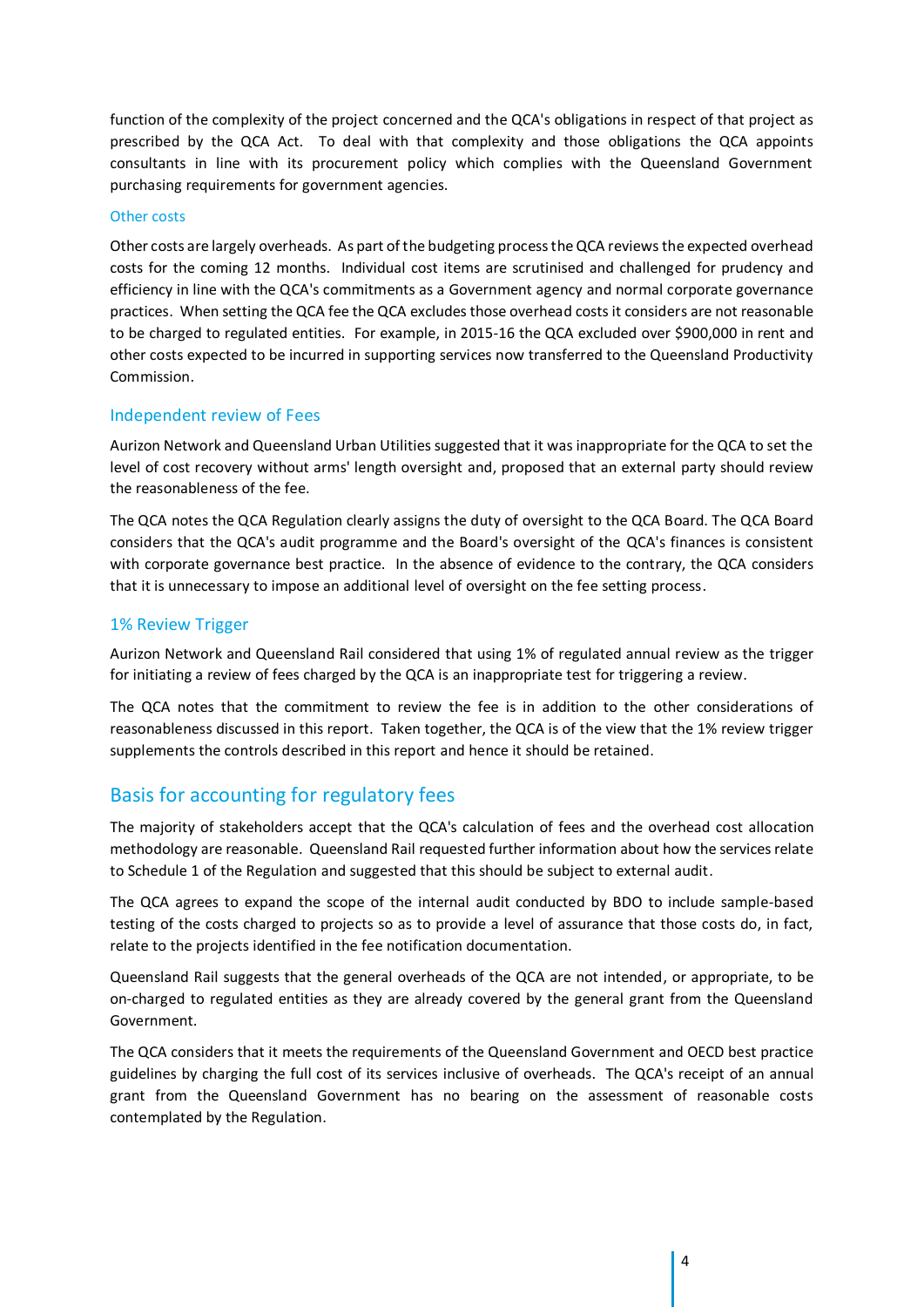Queensland Rail has also suggested that regulated entities should not be paying a proportion of all overheads but rather, a proportion of overheads expended on the performance of statutory functions and services listed in Schedule 1 of the Regulation.

The QCA notes the advice of BDO on the question of overhead cost allocation methodology. In particular, the finding that "the use of staff costs as the cost driver for the allocation of corporate overheads is a reasonable method of allocating such costs" and, the observation that "the Authority could develop and use a more sophisticated cost allocation methodology which uses more detailed cost drivers for certain overheads [but]… [in BDO's] view, it is unlikely that this would lead to any material difference in the amount the Authority would allocate to a particular entity." The QCA is satisfied that its current methodology for allocating overheads is reasonable.

## Setting regulatory fees in advance

All stakeholders accepted it is reasonable for the QCA to set fees based on an estimate of its costs for regulatory services to be provided over the coming 12 months and that the difference between the actual costs and estimated costs are settled via a true-up of under and over recoveries after year end.

Ergon Energy requested notification of when the actual costs are more than 15% higher than the estimated fee for the period. The QCA agrees to this request and undertakes to provide regulated entities with early warning of significant cost variances relative to the estimated fee.

Aurizon Network suggested the estimation of costs should be informed by s. 147A of the QCA Act relating to time periods and subsequent length of time required to make a decision. The QCA understands its responsibilities in this regard and confirms it takes account of this and other requirements placed on it by the QCA Act.

Queensland Rail suggested that the fee framework should make it clear when the QCA's final decision on costs are made. The QCA confirms that the final decision on the fees for a particular financial year will be made after the end of that financial year when the actual costs are known and the QCA's accounts for that year have been audited.

# Reconciliation of settlement of under and over recoveries of Fees

DBCT Management and Aurizon Network both requested consideration be given to delaying the settlement of under and over recoveries by 12 months to better align payments and receipts with the QCA Levy. DBCT Management suggested that where regulated entities receive large over recoveries that cannot necessarily be immediately passed through via the QCA Levy, customers may perceive that the regulated entity is inappropriately benefiting from a windfall gain.

The QCA notes that it is legally required to recover no more than the cost of providing its services. It is therefore more likely that the QCA will be seeking payment of under recoveries each year than repaying over recoveries. Nevertheless, in the event of an over recovery the regulated entity may elect to net these funds against the next year's fees. Both Aurizon Network and Queensland Urban Utilities expressed support for this approach. If actual costs are significantly higher than the estimated costs and the regulated entity affected can demonstrate that the payment of an under recovered fee in October of the relevant year will impose financial hardship, the QCA is open to negotiating a repayment plan that includes compensation to the QCA for the time value of money.

### Apportionment of fees to particular sectors

The QCA received a number of submissions in relation to the allocation of regulatory costs between the water retailers in Southeast Queensland. Redland Council, Logan City Council and Unitywater all favoured